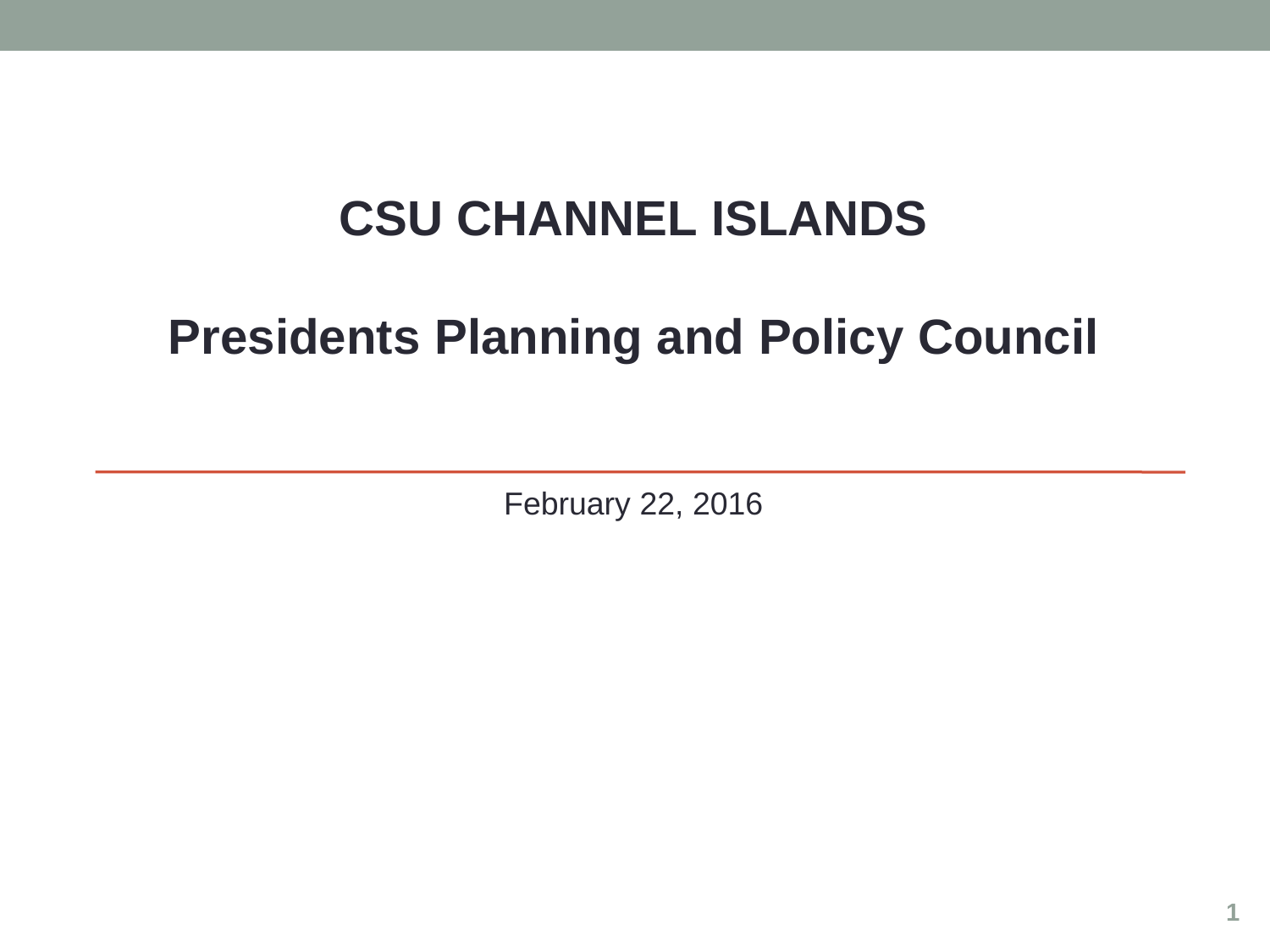#### CSU 2016/17 Support Budget Plan

#### **Sources of Funds and Expenditure Augmentations**

#### **SOURCES OF FUNDS General Fund Increase** \$241.665.000 3 Percent Enrollment Growth, Programs, and Operations **Net Tuition Revenue Adjustment** 55,907,000 3 Percent Funded Enrollment Increase (10,700 Full-time Equivalent Students Revenue) **TOTAL REVENUE INCREASE** \$297,572,000 **EXPENDITURE AUGMENTATIONS Mandatory Costs Compensation Related** \$42,970,000 **Health Benefits** 35,080,000 Retirement 7,000,000 **Other Increases Maintenance of New Facilities** 890,000 **2 Percent Compensation Pool Increase** 69,552,000 **3 Percent Increase in Enrollment Growth** 110,050,000 **Student Success and Completion Initiatives** 50,000,000 **Facilities and Infrastructure Needs** 25,000,000 **TOTAL EXPENDITURE INCREASE** \$297,572,000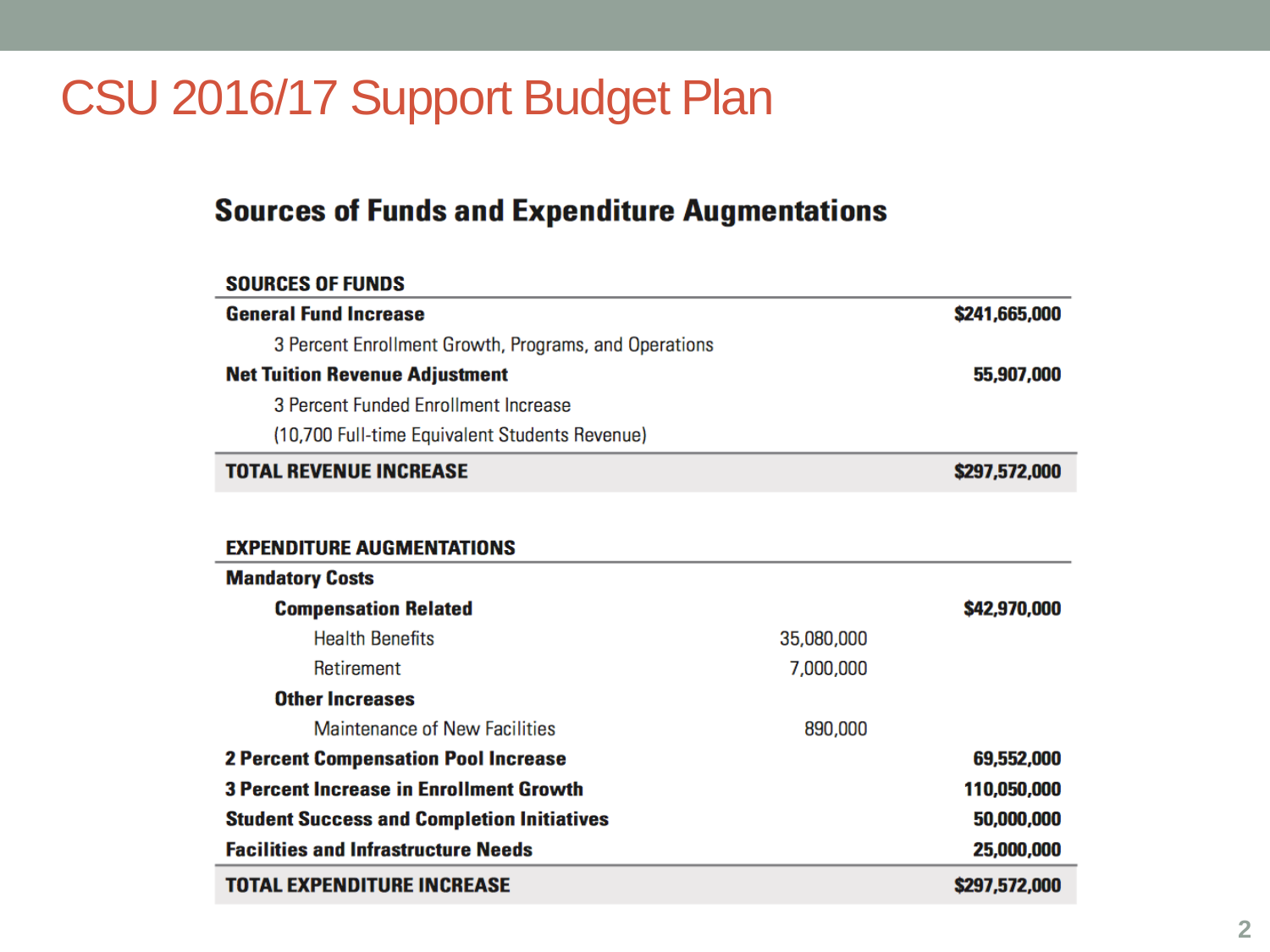# Governor's January Budget

#### **Proposed**

- Base budget augmented by \$140.4 million
	- \$15 million more than in multi-year plan
		- 3-year augmentation from Middle Class Scholarship savings
	- \$101.3 million short of Trustees' request of \$241.7 million
	- Health Care Premium increase \$20 million
	- No earmarks in current year
- \$35 million one-time funding for facility maintenance/infrastructure
- \$35 million one-time funding for energy efficiency/renewal (Cap & Trade)
- Significant discussion about student success and CSU four-year (only) graduation rates.
- Required to continue updating Academic Sustainability measures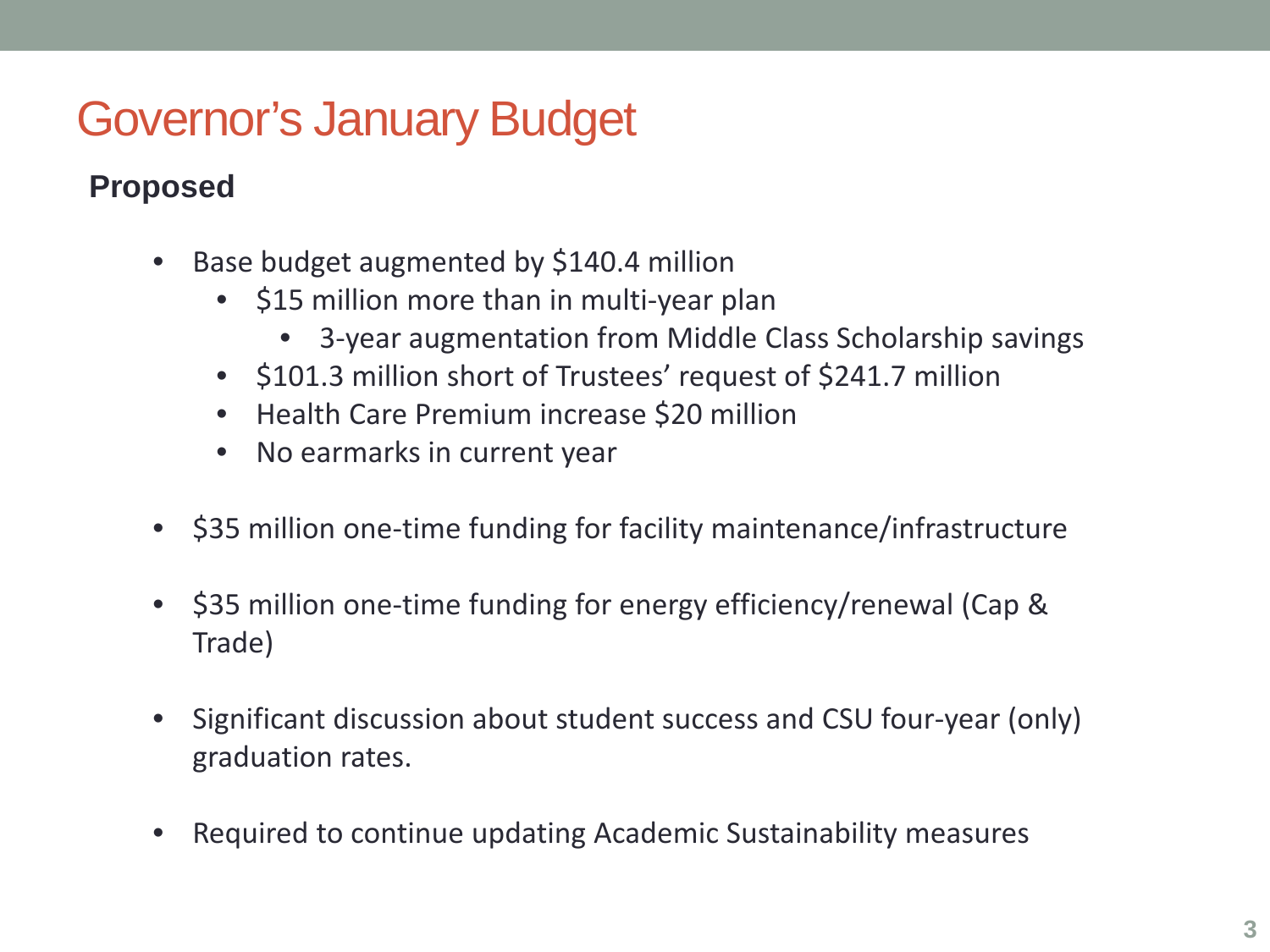#### CI 2016/17 Straw Budget

#### **EXPENDITURES**

| <b>University-wide Fixed Costs</b>                   |         |
|------------------------------------------------------|---------|
| <b>Insurance and Utilities</b>                       | 174,000 |
| <b>Faculty and Staff</b>                             |         |
| New Faculty (includes NTT)                           | 130,000 |
| Benefits for new FTE                                 | 67,555  |
| <b>Mandatory Releases</b>                            | 10,740  |
| Staff 1% Salary Pool                                 | 184,228 |
| Total                                                | 566,523 |
| <b>REVENUES</b>                                      |         |
| <b>General Fund/Tuition (61 FTES)</b><br>Contingency | 641,211 |
| Total                                                | 641,211 |
| <b>TOTAL UNCOMMITTED</b>                             | 74,688  |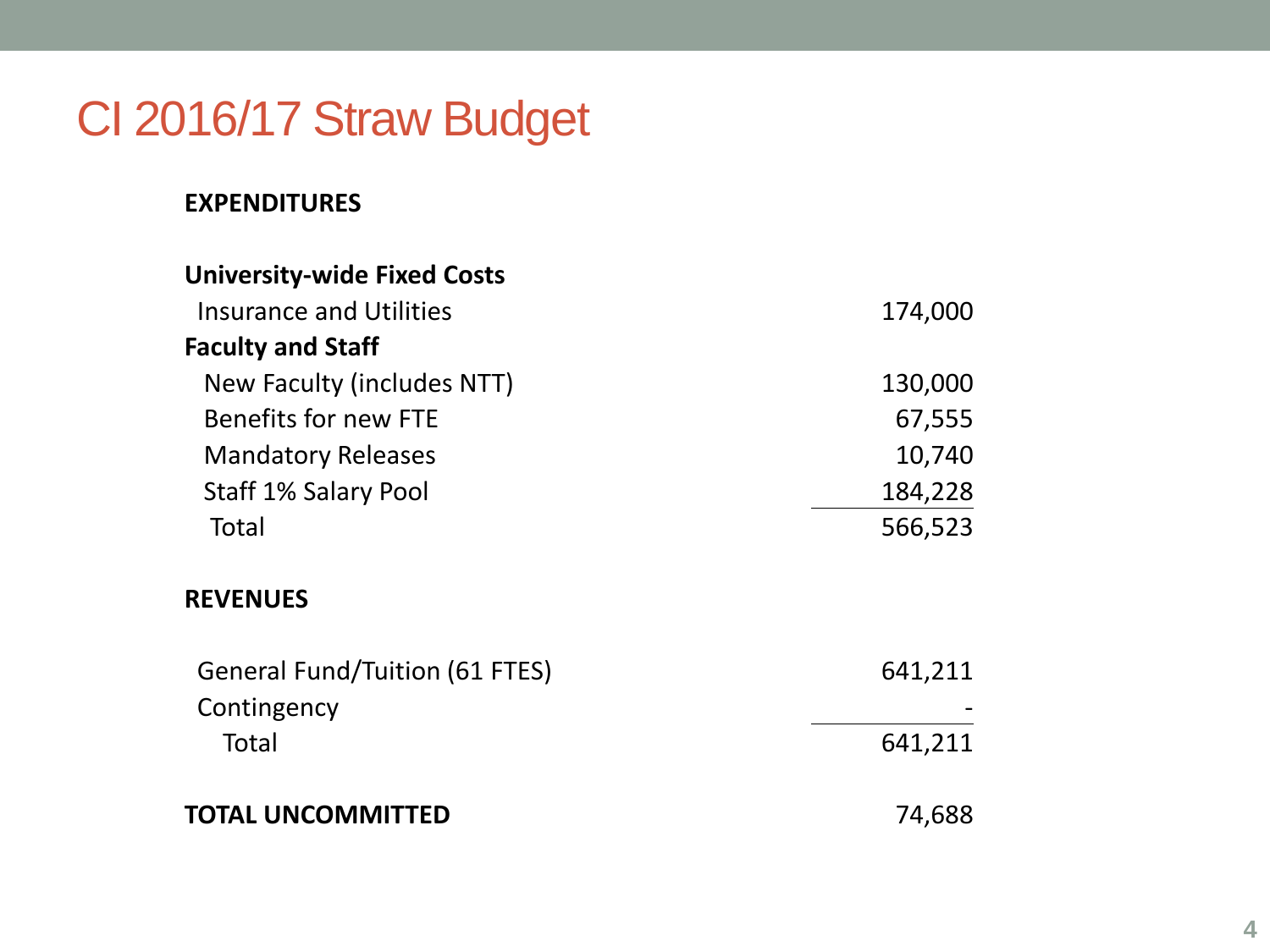**Revenue Distribution for 2015/16 – CSU System (slide 1) to CI campus (Slide 2)**

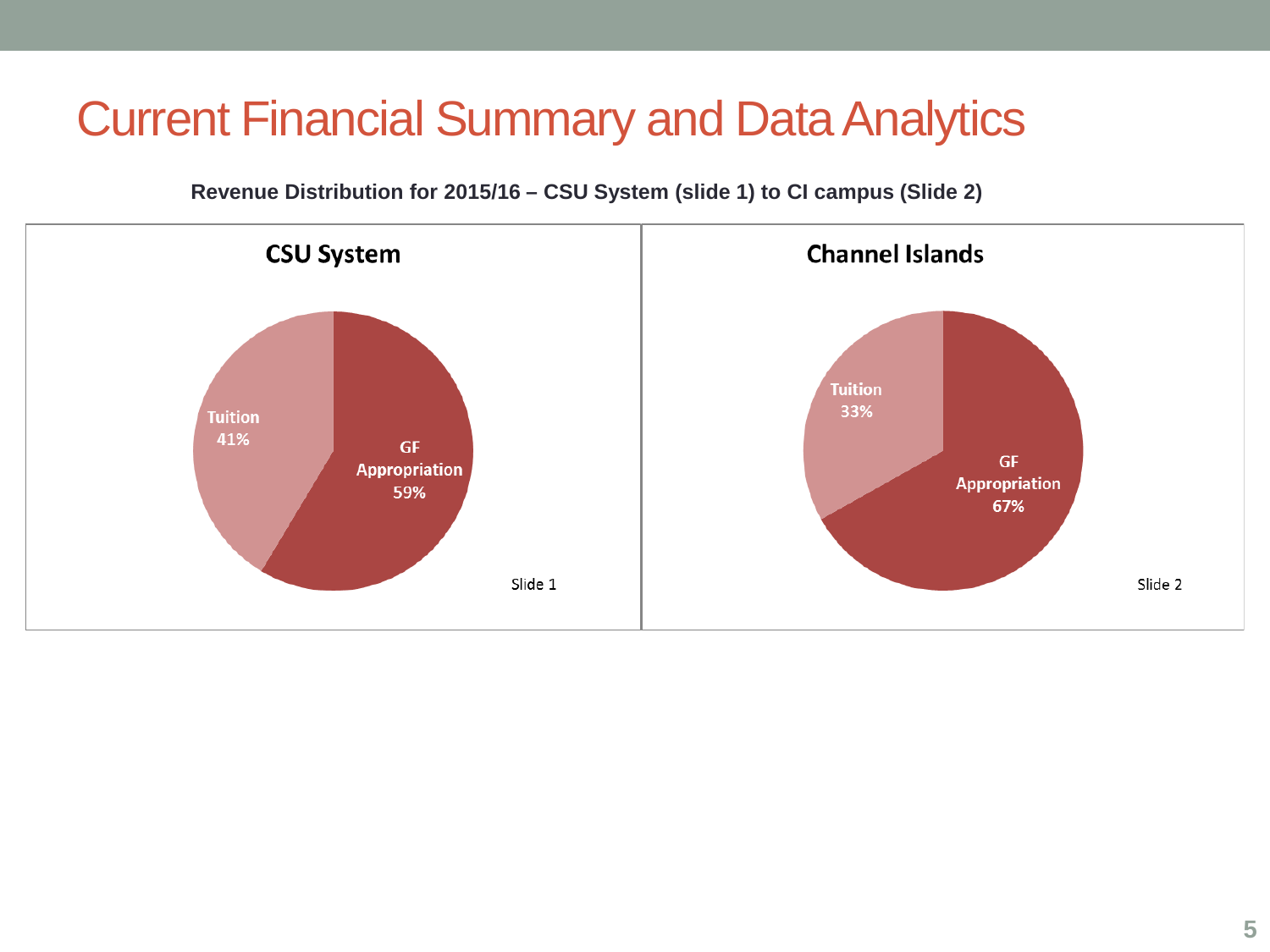**Divisional portion of Operating Budget** *changes* **between 2013/14 and 2015/16**

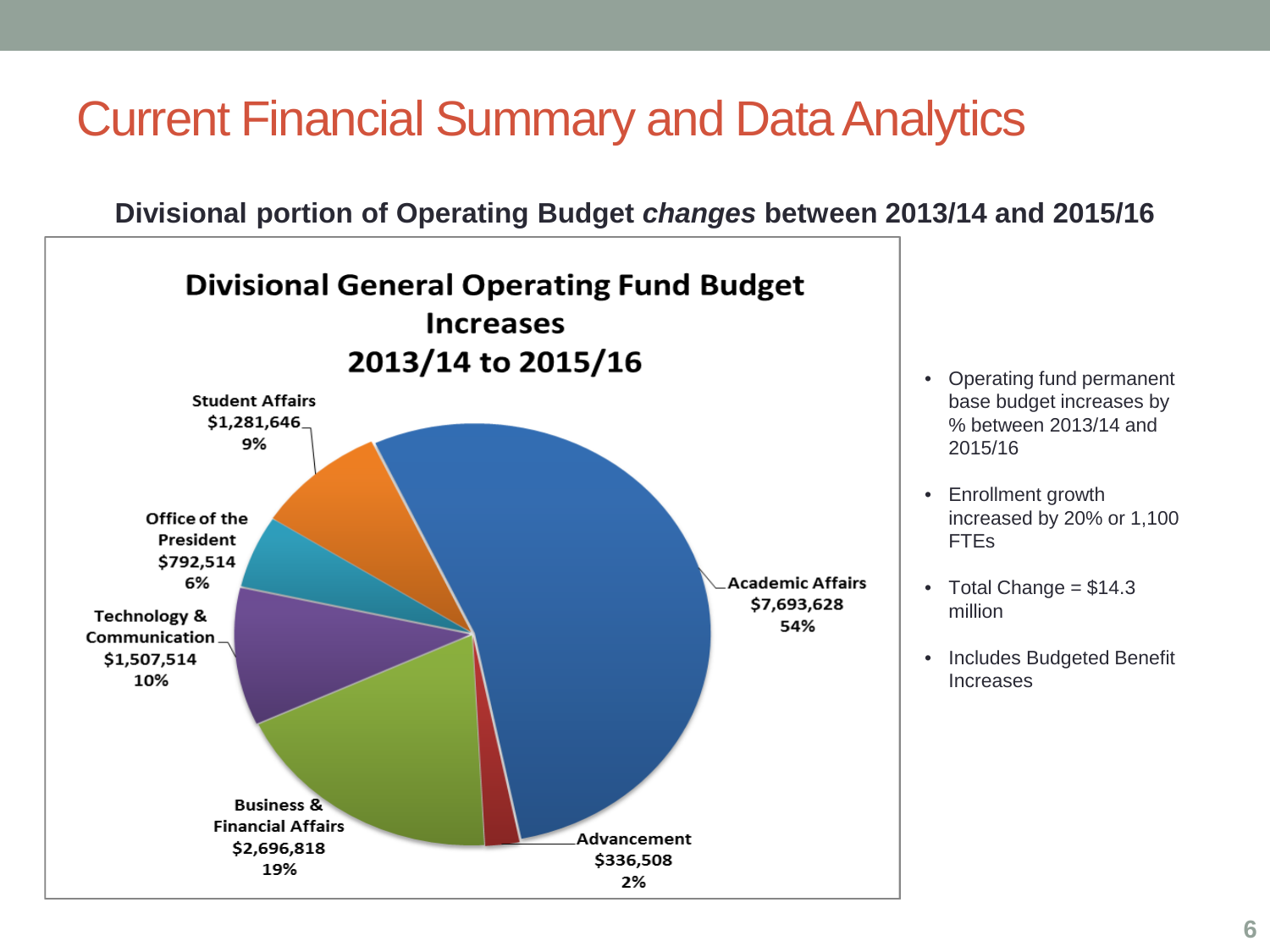#### **Divisional portion of Operating budget changes between 2013/14 and 2015/16 by major category**

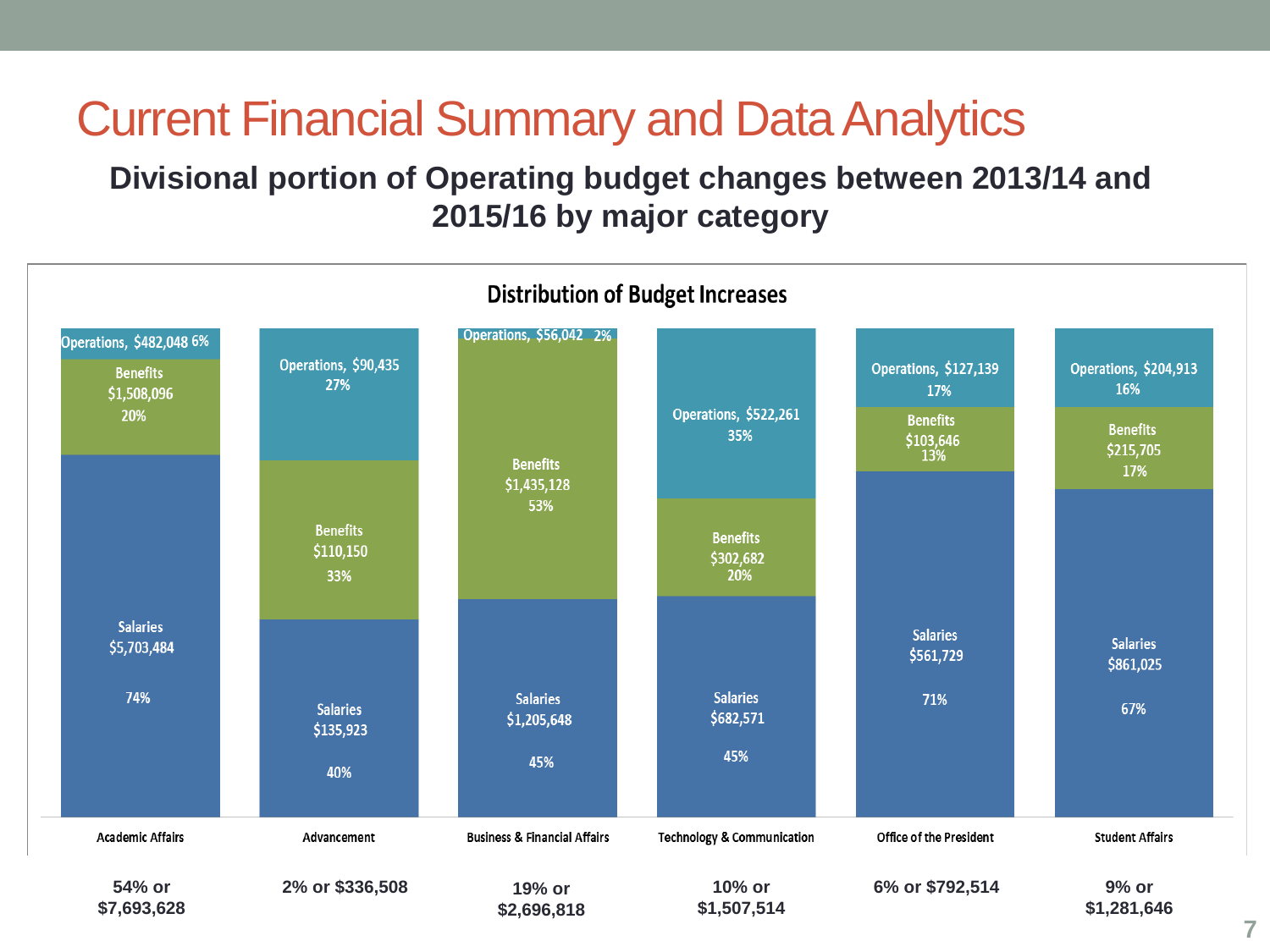

Enrollment Growth over this same three year period was 1,100 FTEs or 20%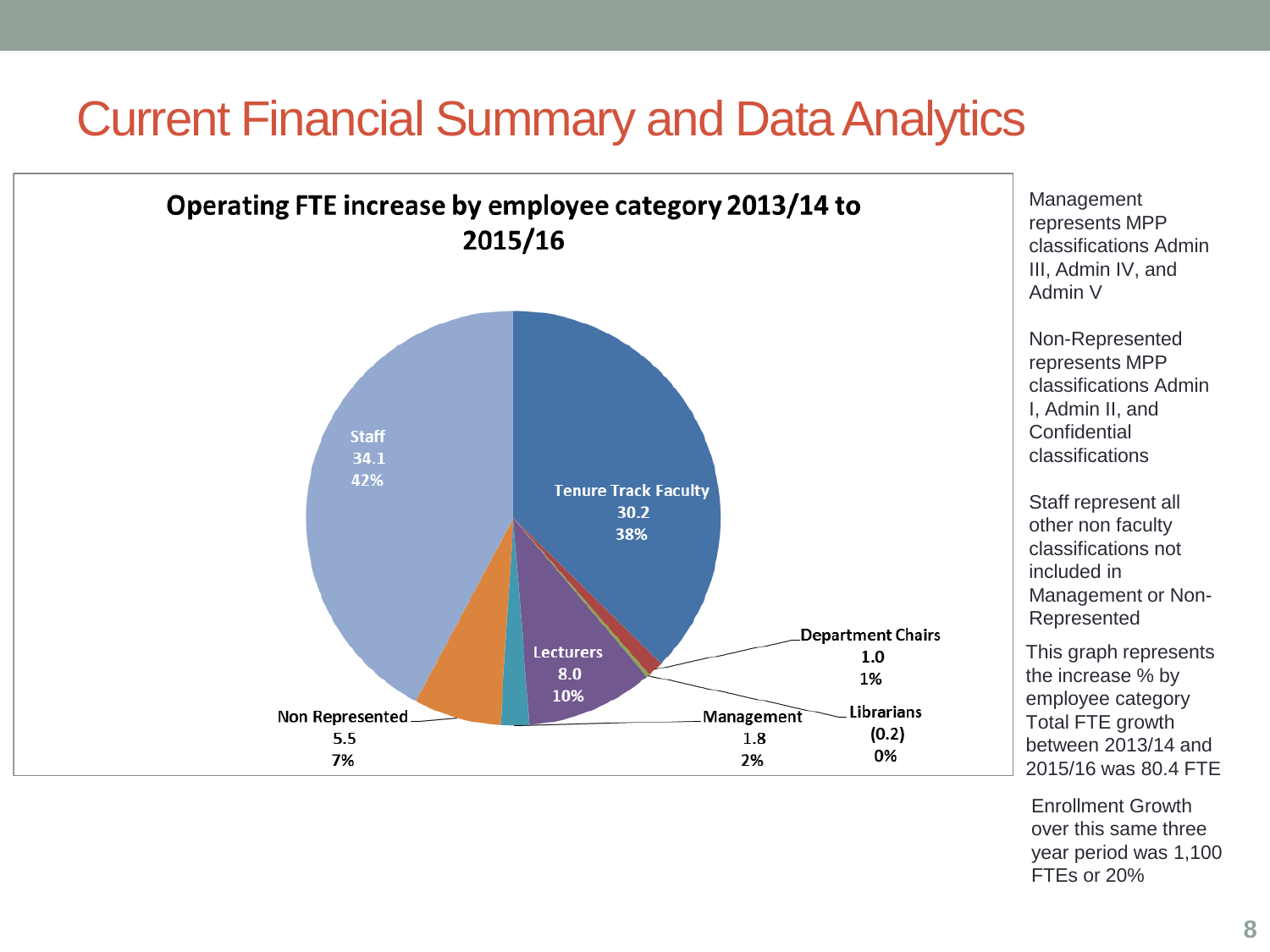**Operating Salary dollar increases by employee** category between 2013/14 and 2015/16



- Salary dollar changes by employee category
- Benefit costs are NOT included
- Student Assistants, Overtime, Differential Pay, Staff Salary pool are not included
- 20% enrollment growth or 1,100 FTEs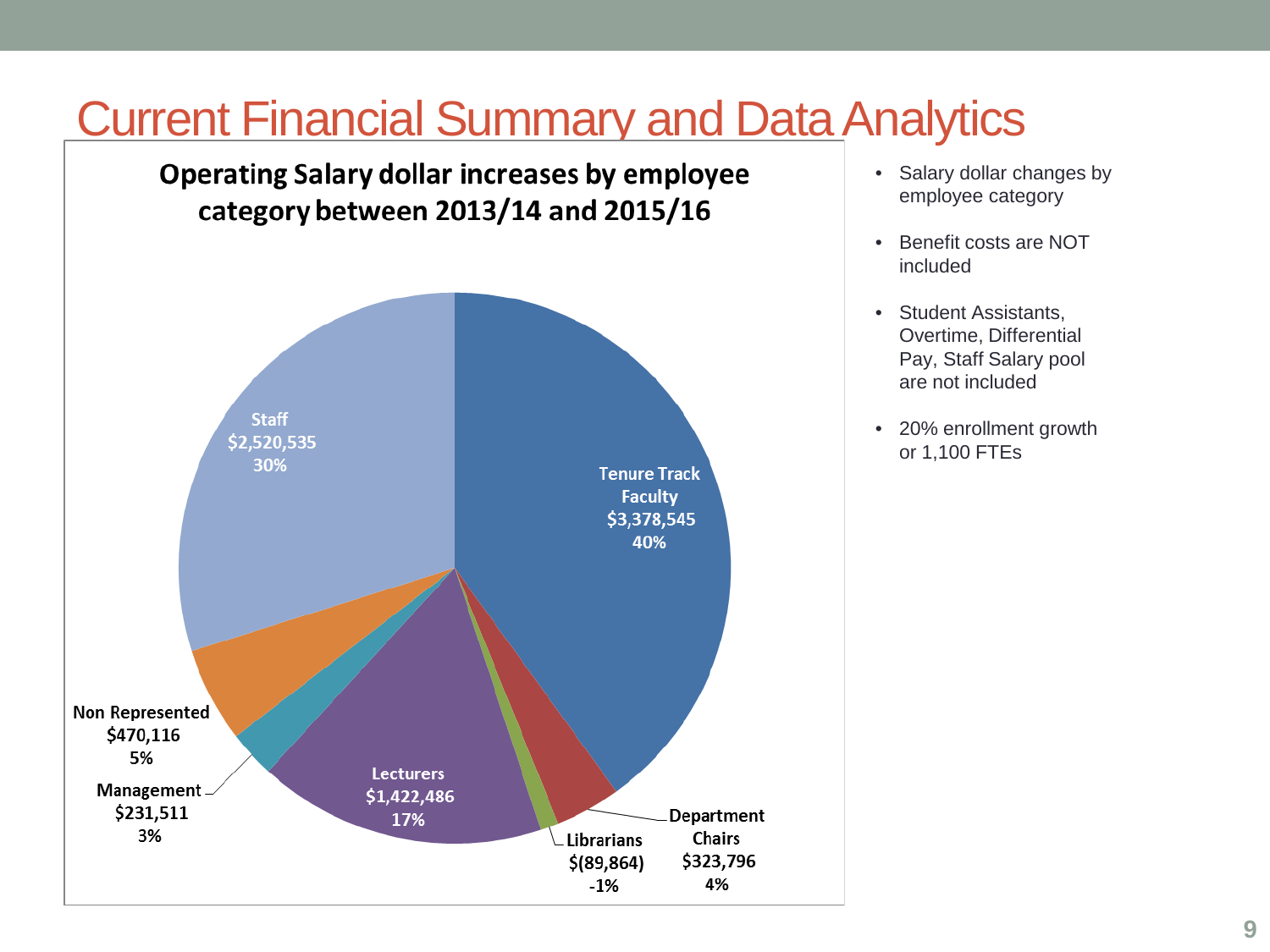### 2016/17 Divisional Budget Requests

General Fund

| <b>Division</b>                                   | <b>Permanent</b> | <b>Temporary</b> | <b>Total</b> |         |
|---------------------------------------------------|------------------|------------------|--------------|---------|
| Advancement                                       | 401,000          | 32,500           |              | 433,500 |
| <b>Business &amp;</b><br><b>Financial Affairs</b> | 609,711          | 32,500           |              | 642,211 |
| Office of the<br><b>President</b>                 | 286,711          | 100,000          |              | 386,711 |
| <b>Student Affairs</b>                            | 490,500          | 500,000          |              | 990,500 |
| Technology &<br>Communication                     | 671,780          | -                |              | 671,780 |
| Learning through                                  |                  |                  |              |         |
| <b>Experience</b>                                 | 231,970          |                  |              | 231,970 |
|                                                   |                  |                  |              |         |

| <b>Total</b> | 2,691,672 | 665,500 | 3,356,672 |
|--------------|-----------|---------|-----------|
|              |           |         |           |